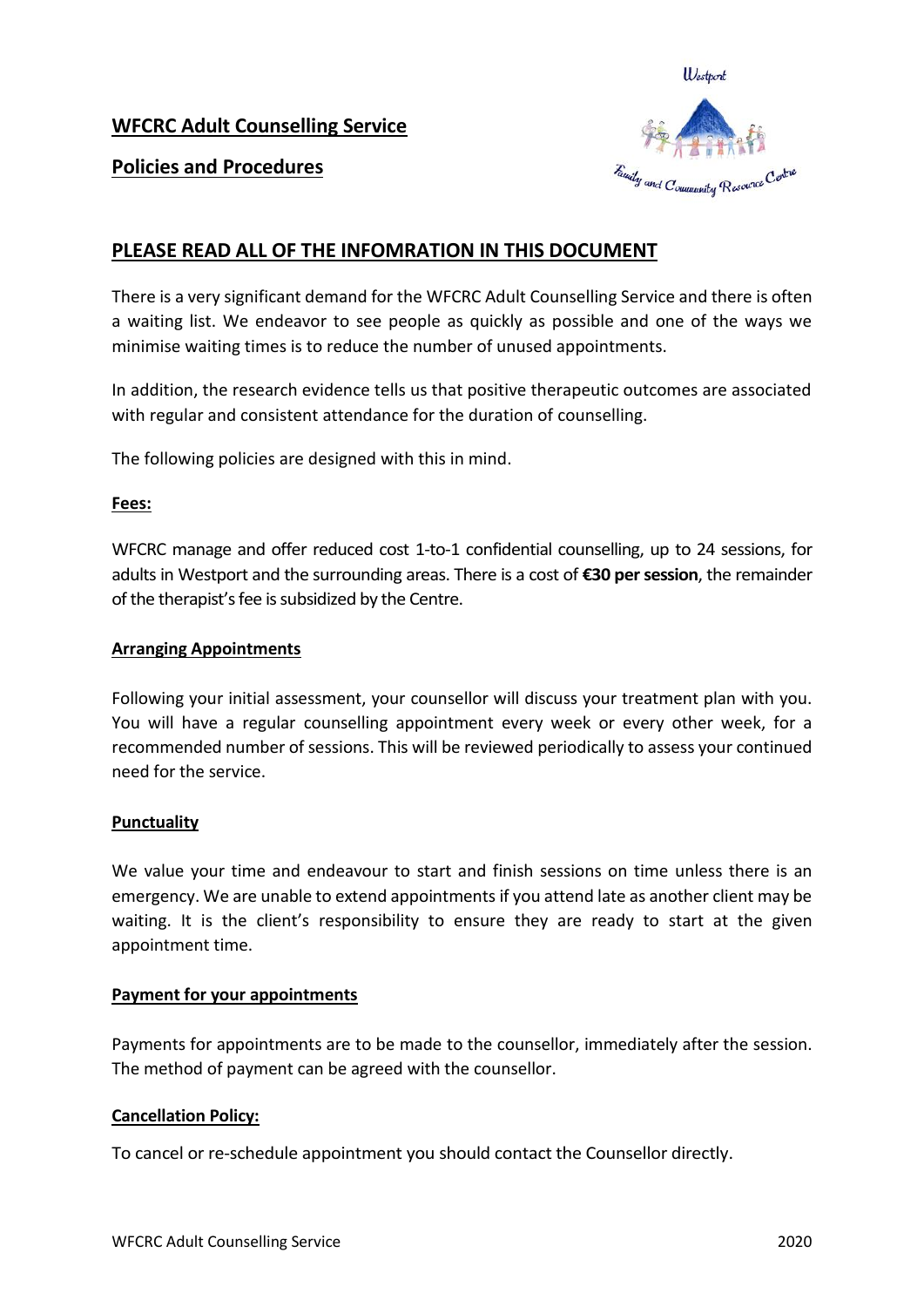As you will be given a protected time slot, it means your counsellor cannot offer this appointment to anyone else. We would ask you to ensure that you keep your counsellor informed of any upcoming holidays or other commitments you are aware of so that your appointment slot can be allocated appropriately.



**If you cancel your appointment with more than 24 hours' notice, there will be no charge.** If you are regularly cancelling your allocated appointment, your counsellor will discuss this with you and counselling may be placed on hold until you can commit to regular counselling sessions.

If you cancel your appointment with **less than 24 hours' notice, you will have to pay a half rate (€15)** for the session. This payment is non-refundable and non-transferable.

## **Confidentiality**

WFCRC Counselling service is completely confidential. We will not speak to anyone about any aspect of your care without having discussed and agreed this with your beforehand. Instances where we would breach confidentiality; if we believed you to be at risk to yourself or others. In this instance, we would discuss our concerns and plan of action with you before speaking to a third party. Or a child protection concern based on information disclosed; the therapist and the FRC as mandated person/s have a legal obligation to act on this information and report under the Children First Act 2015.

## **Conflicts of Interest**

In their professional activities, counsellors are required to act in a trustworthy and reputable manner towards clients and the community. For this reason, WFCRC Counsellors will not see two members of the same family as this could be viewed as a conflict of interest.

## **Feedback**

We are committed to providing a reliable, efficient, and effective service at all times. We will be asking you for regular feedback to ensure this is happening. If you are unhappy with any aspect of your care, please let your counsellor know as soon as possible and we will work with you to resolve the issue.

## **Counselling Online**

To continue delivering a much-needed service, counselling sessions are being offered via telephone and online during the various Covid-19 restrictions. It is the responsibility of the client to ensure that any device they are using has good Wi-Fi connection, is fully charged, and that they have headphones (if required) and a private, quiet space to attend the session.